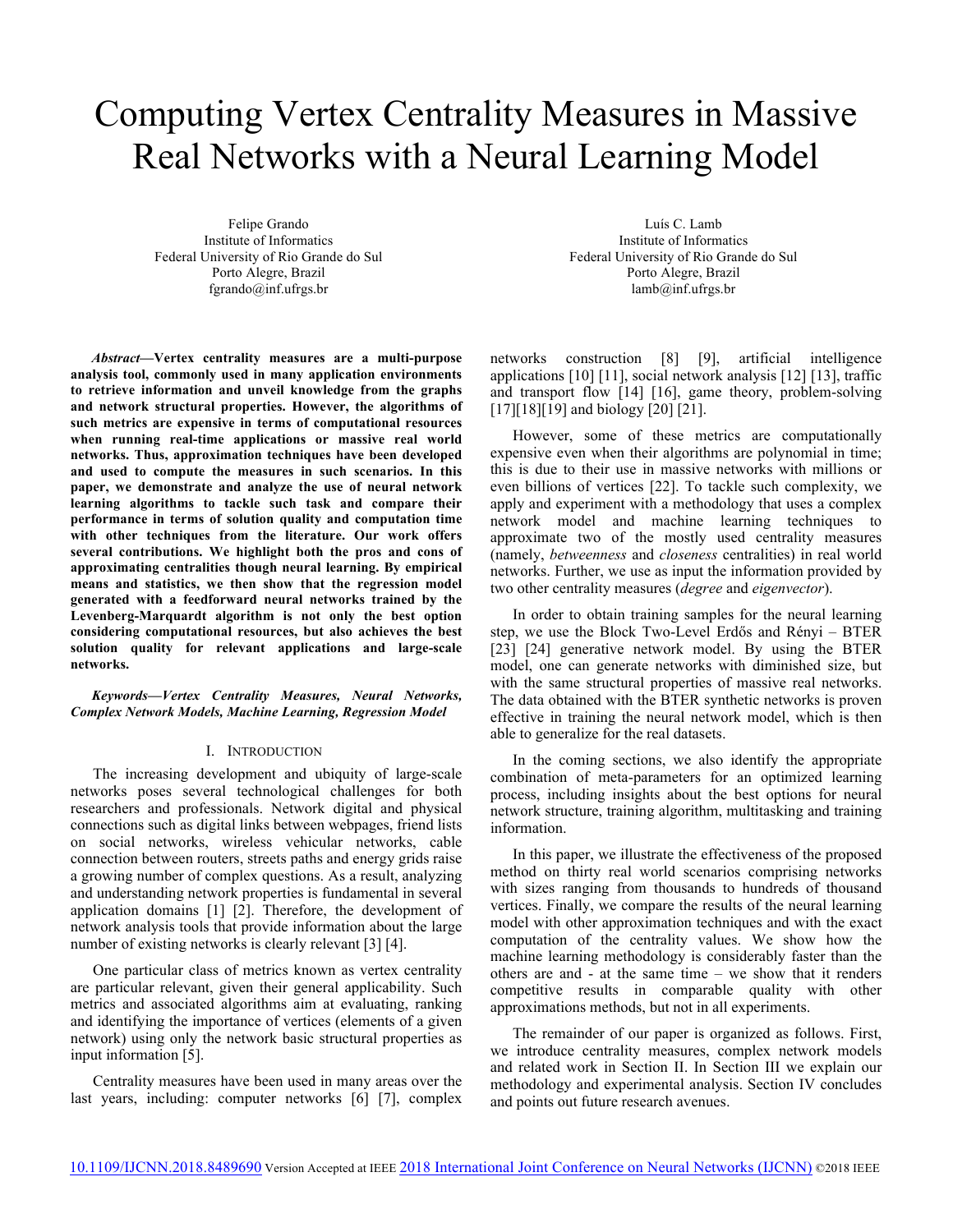#### II. BACKGROUND AND RELATED WORK

#### *A. Centrality Measures: A Summary*

In a nutshell, centrality measures quantify the centrality of each vertex of a network, usually creating a rank of vertices, or the entire network itself, by computing how centralized a given network is [3] [5]. The term centrality in this context can admit several meanings depending on the application domain under analysis. It may stand for power, influence, control, visibility, independency and/or contribution for instance [1] [3] [4] [5].

The vertex centrality measures are important to identify elements behavior and roles within a network and are usually employed to create ranks among vertices that are used as comparison factors with others domain specific metrics [3] [4]. Such metrics are characterized by deterministic algorithms. Each algorithm tries to capture a distinct *idea* or *concept* of "centrality of a vertex". Each algorithm and measure are distinct from the others although they frequently share a common goal and produce similar/close results. Some of these metrics are adaptations from the others to enable their use on digraphs or weighted networks [3]. In this work, we will use four centrality measures, namely: *degree*, *eigenvector*, *betweenness* and *closeness*. They are the most widely applied metrics and are some of the only metrics in which exact computation it is still possible for massive networks due to their lower complexity. This is important to allow our empirical and statistical analysis on massive networks within feasible time with resources available for our research (the experiments and further justifications are explained in detail in Section III). The centrality *C* of a vertex *w* can be computed with the formulas depicted in Table I.

Table I also shows the algorithm time complexity considering a graph with *n* vertices and *m* edges. It is important to notice that although the complexity of *eigenvector* is quadratic there is a simpler computation method known as the *power method,* which is an iteration algorithm that approximates the exact metric within few steps and avoids numerical accuracy issues [30].

| <b>VERTEX CENTRALITY MEASURES FORMULAE</b><br>TABLE I. |
|--------------------------------------------------------|
|--------------------------------------------------------|

| <b>Centrality Measure</b> | Formulae                                                                                 | Algorithm<br>Complexity |
|---------------------------|------------------------------------------------------------------------------------------|-------------------------|
| Degree $\lceil 5 \rceil$  | $C_{D}(w) = \sum_{i} \alpha(i,w)$<br>$i - 1$                                             | $\Theta(m)$             |
| Betweenness [25] [26]     | $C_B(w) = \sum_{i=1}^{n} \sum_{i=1}^{n} \frac{g_{ij}(w)}{g_{ij}}$<br>$i = 1$ $i = i + 1$ | O(mn)                   |
| Closeness $[27]$ $[28]$   | $C_c(w) = \frac{1}{\sum_{i=1}^n d(i,w)}$                                                 | O(mn)                   |
| Eigenvector $[29]$ $[30]$ | $C_{E} (w) = \sum_{k=1}^{\infty} \frac{(E^{kt} A)_{w}}{\sum_{k=1}^{n} E_{k}^{kt-1}}$     | $O(n^2)$                |

*a(i,w)* admits value 1 when vertices *i* and *w* are adjacent;  $g_{ii}(w)$  is the number of shortest paths between vertices *i* and *j* that passes through *w;*  $d(i, w)$  is the length (distance) of the shortest path between vertices *i* and *w; A* is the adjacency matrix of a graph, *E* is the eigenvector (initialized with ones on iteration 1) and *it* is the current iteration.

#### *B. On Complex Network Models*

In complex networks research, one aims at understanding and proposing models and theories about the formation of real world networks and their structural properties. The field attracted a lot of attention recently, due to the high availability of large networks and connected knowledge bases. Such studies have aimed at understanding networks' common characteristics and at creating models capable of generating networks stochastically with similar properties. These models became a valuable research tool for many disciplines [1] [22].

Several complex network models were developed and studied over the last years. However, some of them are unable to capture and represent some properties of real networks, while others are only conceptualizations and unfortunately are not designed for generating synthetic networks [4] [22]. The Block Two-Level Erdős and Rényi (BTER) model [23] generates networks with very similar properties of real networks. It builds a network based on a desired degree distribution and clustering coefficients (average clustering for each set of vertices with same degree or the global clustering of the network).

The BTER model is divided into three steps [24]:

- (i) the vertices are grouped by degree in communities with size equal to the degree of its members plus one;
- (ii) each community is considered an Erdős and Rényi graph [31] with a probability of connection among vertices equals to the clustering coefficient;
- (iii) connections among communities are generated proportionally to the excess degree of each vertex (number of connections that a vertex needs to match its desired degree). This weighted distribution is similar to the Chung and Lu graphs [32] [33].

# *C. On Approximating Centrality Measures*

Typical centrality measures algorithms do not scale up to massive graphs (such as large social networks and web graphs). This can be even more critical when one needs to compute many centrality queries, particularly when one is interested in the centrality of all vertices or whenever the network structure is dynamic in time.

Several authors address the high computational complexity of the centrality measures algorithms [34] [36]. They usually propose approximation techniques for specific network metrics based on sampling methodologies in which, the exact computation of the metric is realized for sampled vertices and then is used as reference to estimate the centrality values of the others vertices of the network. For instance, the betweenness and closeness centralities share a quite similar foundation. One computes the *single source shortest path* (SSSP) for a given number of sample vertices. Each SSSP tree gives the exact centrality value for its source vertex. At the same time, one can use them as an approximation for the other vertices considering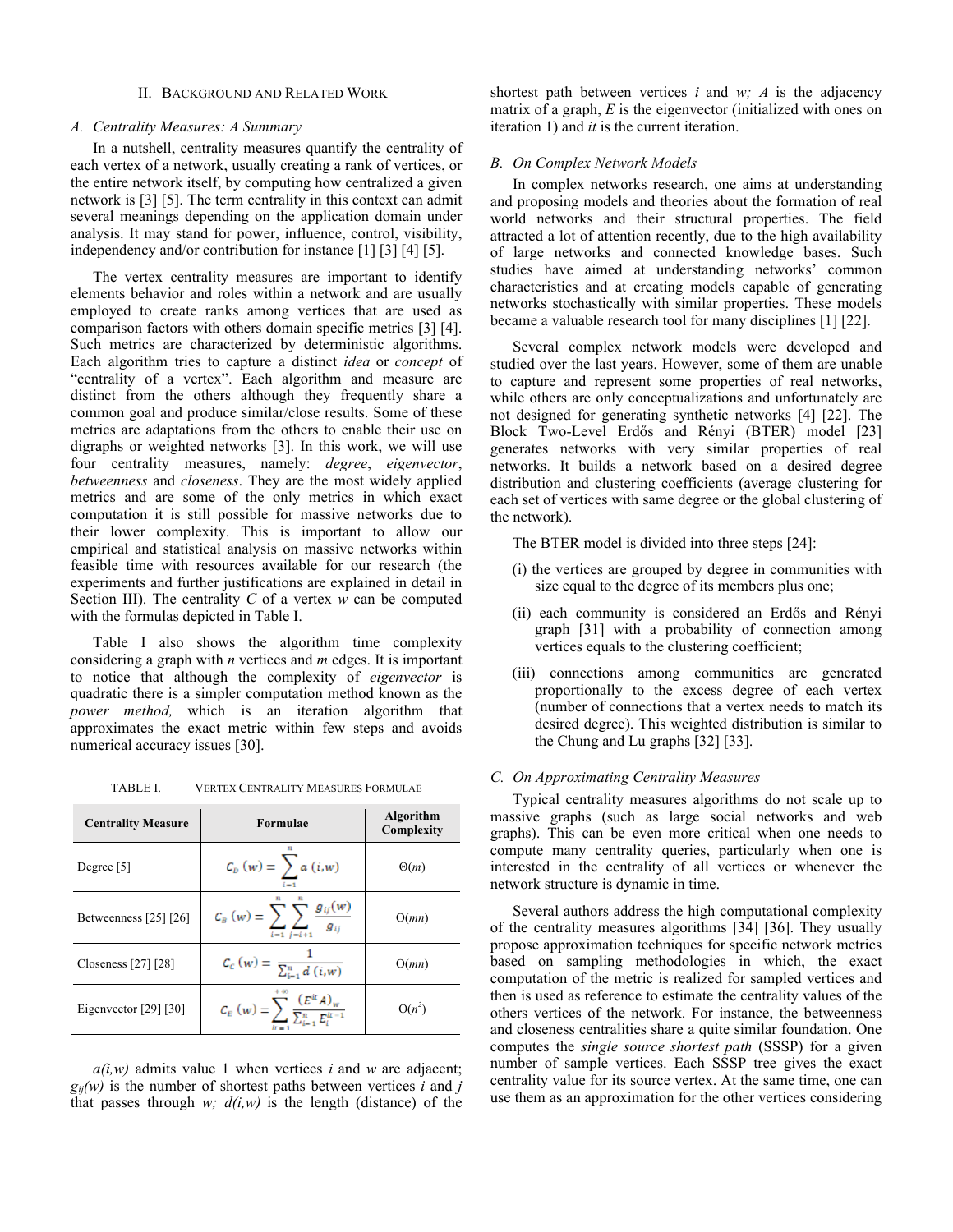that all previously computed SSSP trees are partial solutions for such vertices. Therefore, a given vertex not sampled will have its centrality value approximated by an average result given by all SSSP trees from the sampled vertices. An algorithm for such objectives was defined and tested in real case scenarios by Bader et al. [34] for betweenness and by Eppstein and Wang [35] for closeness centralities. However, the simple approach given by the sampling technique has a few drawbacks and leads to relevant questioning such as: how many vertices should be sampled and how should one select them? Or, how can one efficiently parallelize the sampling technique considering that it is no longer possible to compute each vertex centrality independently?

Brandes and Pich [36] studied the vertices selection problem. They proposed many heuristics to choose vertices for the sampling techniques, starting with simple ones, such as picking the high degree vertices and finishing with more complex ones, which consider vertices distances and mixed strategies. Despite their attempts to find an optimal heuristic for such problem, they concluded that picking vertices uniformly at random on average is the best strategy when considering different types of network structures. Some authors [22] [37] [38] tried other kind of approximation methodologies, based mainly on machine learning and neural networks. The strength of these methodologies is their adaptability (they can be used to approximate several distinct centrality measures) and they are able to compute the centrality measures a lot faster than any other method after the model is trained.

The main problems with a neural machine learning approach are their configuration and training for this task. Complex network models were applied to generate synthetic networks providing plentiful training data for the training algorithm. However, one asks how and what is the best option to generate such networks? And, which attributes should be used to train the models? These are still open issues. In order to answer such questions, we put the ideas into a comprehensive experimentation. This will serve to illustrate the capabilities of the method in validation and comparative analyses.

#### III. METHODOLOGY AND EMPIRICAL ANALYSIS

The methodology applied in our experiments is divided in four main steps:

- (A) acquiring test (real world networks) and training data (synthetic networks generated with the BTER complex network model);
- (B) testing and validating the meta-parameters of the artificial neural networks and training algorithms;
- (C) computing the centrality measures using the exact algorithms, the model generated by the artificial neural network and the sampling-based algorithms in real networks;
- (D) comparing the results of the approximation techniques.

#### *A. Acquisition of Testing and Training Data*

The testing data was selected from four freely available data repositories: *Stanford large network dataset collection,* 

# *social computing data repository, BGU social networks security research group* and *the Klobenz network collection.*

The selected networks are symmetric and binary (unweighted edges). Only the largest connected component (LCC) was used for the tutorial experiments, which was computed for all analyzed networks. Thirty real networks were selected with sizes ranging from a thousand to 1.5 million vertices.

The BTER complex network model was used to obtain enough and consistent training data. The BTER complex network model was chosen for such a task as it is one of the best models to reproduce real world networks structural properties. Moreover, it is easy to implement and configure and capable to generate plentiful networks with reduced size keeping the most relevant structural properties presented by massive networks.

BTER requires two configuration parameters: the desired degree distribution and the clustering coefficient (which can be configured as a global value, by vertices degree or by community structure).

In our experiments, we applied both a heavy-tailed and a lognormal distribution (parameters provided by [37] [44] [45]) as degree distribution to provide generic data to train and learn the model. Both distributions are known as the best representatives of most real networks degree distribution studied in the literature [44] [45]. For these networks the clustering coefficients were chosen at random in the interval [0,0.7]. A total of 300 generic networks with sizes ranging from a hundred to a thousand vertices were generated at this step. We also generated networks with the degree distributions of six real networks (described in Table II) with their respective clustering coefficients to test the effect of specific vs. generic training data in the machine learning model. These networks were selected as they presented the worst (Amazon, Euroroad, Facebook and PowerGrid networks) and the best (Blog3 and Foursquare networks) overall results obtained by the model trained with the generic training data amongst the thirty real networks selected.

A transformation function (parameters estimated for each degree distribution using as reference a heavy-tailed function model) was applied in the degree distribution to reduce the size of the generated networks. A total of 2400 specific networks (400 for each set of parameters), half with 2000 vertices and half with 3000 vertices.

TABLE II. REAL NETWORKS DESCRIPTION

| <b>Network</b>              | Type          | <b>Vertices</b> | Edges     |
|-----------------------------|---------------|-----------------|-----------|
| Amazon [39]                 | Co-Purchasing | 334,863         | 925,872   |
| Facebook [12]               | Social        | 4,039           | 82,143    |
| Blog Catalog 3 [40]         | Social        | 10,312          | 333,983   |
| Foursquare [40]             | Social        | 639,014         | 3,214,986 |
| US Power Grid $[41]$ $[42]$ | Supply Lines  | 4,941           | 6,594     |
| Euroroad [42][43]           | Road          | 1,174           | 1,305     |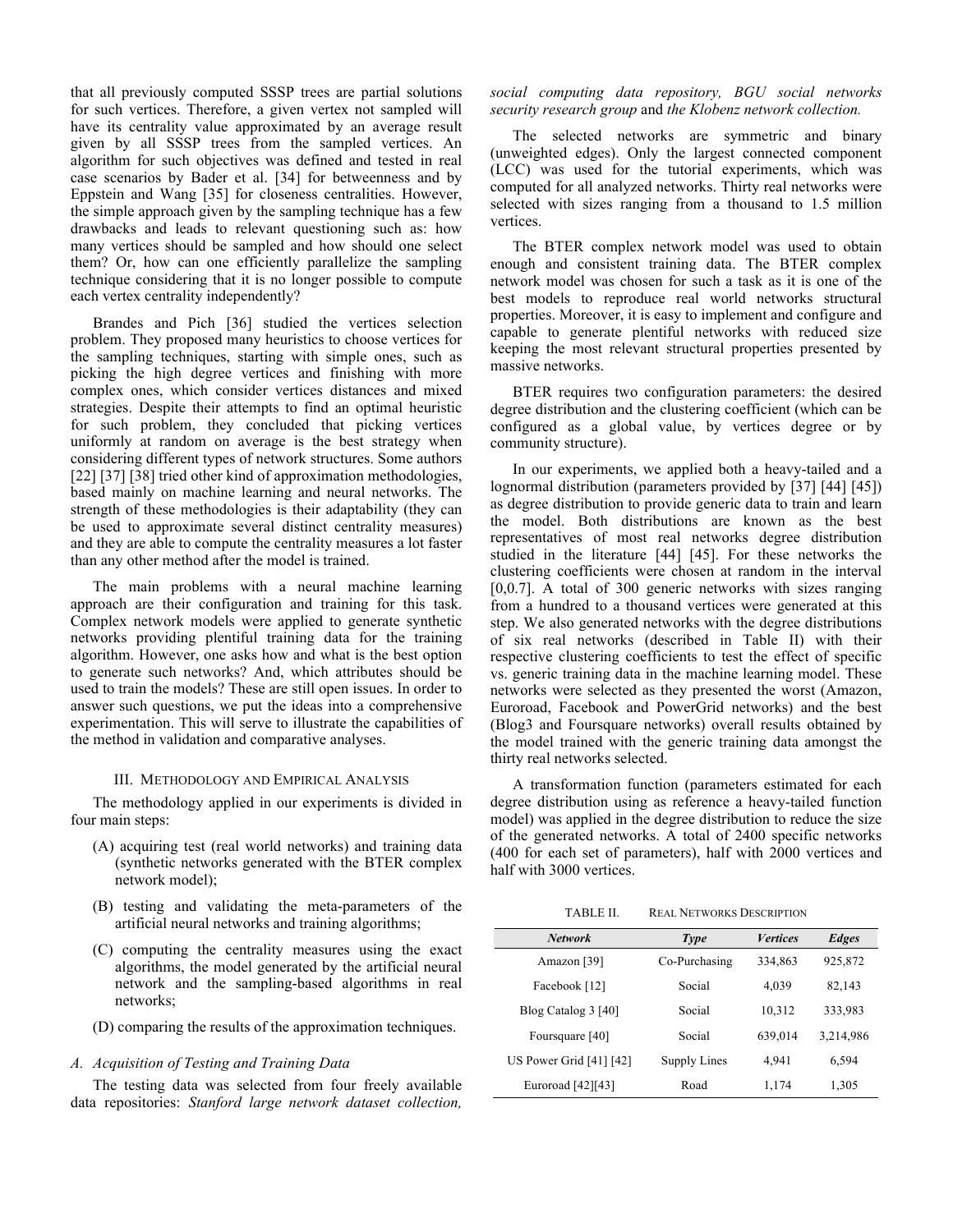## *B. Parameters Configuration and Validation*

We applied the neural network toolbox from Matlab 2015 to configure and train the neural networks. This toolbox comprises most of the algorithms that are well established in the field with a built-in parallelism pool and a robust implementation for industrial, academic and research use.

Following the results in [37] and [38] we selected a fullyconnected multi-layer perceptron artificial neural network trained by the Levenberg-Marquardt algorithm (LM) [47].

We tested a full set of combination of parameters with 10 fold cross-validation using the generic training set. The parameters tested were: number of neuron in each layer (from 2 to 100), number of hidden layers (from 1 to 5), the Marquardt adjustment ( $mu$  - from  $5.10^{-6}$  to  $5.10^{-3}$ ),  $mu$ decrease factor (from 0.1 to 1) and *mu* increase factor (from 1 to 25).

Additionally, we set the activation function of all hidden layers to hyperbolic tangent (any sigmoid function would suffice for such task) and the activation function of the output layer as a linear function (due to the regression task in hand). The batch method was used to update the training parameters.

Our objective here was to find out the most efficient configuration of parameters considering both its computational costs and solution quality. The quality of the solution was measured by the determination coefficient  $(R<sup>2</sup>)$ using only the test set results, which considers 10% of total available training data.

In addition, we also computed the Kendal  $τ$ -b correlation coefficient in order to evaluate the quality of the solution of the networks. The Kendall's correlation is a nonparametric measure of strength and association (interval  $[-1,1]$ ) that exists between two variables measured on at least an ordinal scale. Notice that for most applications the ordering (rank) of the vertices by their centrality values is more important than the centrality value itself.

Each centrality measure uses complex properties of the graph representing the network and the computation of most of these properties are the main reason that centrality measures are time expensive. For such reason, we selected the fastest centrality measures (degree and eigenvector), which are computationally feasible even for massive networks and are highly related to the other metrics [3]. Therefore, we computed both centralities (degree and eigenvector) and ranked the vertices. Such information is then used as input data to train the neural network. We select the vertices rank produced by betweenness and closeness centralities as desired values.

In the experiments, a three-hidden layer network with 20 neurons in each layer achieved the best performance results (considering quality and training speed). Larger networks achieved equally good results in quality but at the expanse of more computational resources. Excluding the *mu* decrease factor that is optimal when configured inside the interval [0.1,0.5], the other parameters of the LM algorithm showed

little influence on the overall results displaying no statistical relevance.

This configuration was used for the final training of the artificial neural network. The final training used the same training data (the generic synthetic networks) but with 15% as validation set to prevent overfitting (the training algorithm stops when the performance does not improve in the validation set for ten consecutive batches).

#### *C. Computation of the Approximation Techniques*

In the sequel, we computed each of the four exact centrality measures (eigenvector –  $C_E$ , betweenness –  $C_B$ , closeness –  $C_C$ , and degree  $C_D$ ) for the thirty selected real networks. The computation of eigenvector and degree centralities is sequential, while betweenness and closeness centralities are computed simultaneously with a merged algorithm keeping the same time complexity upper bounds and using parallelism [28]. All algorithms were programmed in C and the parallel computations used the native OpenMP (Open Multi-Processing interface).

The computation of the metrics used a SGI Altix Blade with 2 AMD Opteron 12-core 2.3GHz, 64GB DDR3 1333MHz RAM memory, Red Hat Enterprise Linux Server 5.4. The computation time of degree centrality required less than 1s to compute for all networks. Eigenvector centrality took at most 2min for the largest network, while betweenness and closeness centralities, even using 24 cores in a parallel environment, took 9 days for the largest network (Hyves). We adopted two sample sizes for each network: 2.5% and 5% of the number of total vertices for the computation of the sampling algorithms. The samples were uniformly randomized and five independent trials with distinct random seeds were executed for each sample size for each network.

The computation of the approximation algorithm was run in the same machine, but in a sequential environment because it would require a larger number of dependent variables between different threads. However, the computation of both algorithms shared similar parts; therefore, their computation was simultaneous for performance improvement. The largest network required almost 2 days for their computation with 5% sampled vertices and took about half for the 2.5% sample.

Next, we computed the centrality measures for all thirty real networks with the trained neural network model (Section III B) and used the Kendall correlation as quality parameter. The results showed a great majority of variability: the model performed poorly for some of the networks (Euroroad, Power Grid, Facebook and Amazon for instance) with coefficients lower than 0.4 and really well in others (Blog3 and Foursquare) with coefficients above 0.7. We think that this behavior is mainly caused by the data used during the training, which was generic for all networks and unable to fulfill specificities for some of the real networks. For such reason, we trained a specific neural network model for each of the six networks that presented the lower and higher results (Euroroad, Power Grid, Foursquare, Amazon, Blog3 and Facebook) with specific generated networks with the parameters provided by each of these networks (Section III A).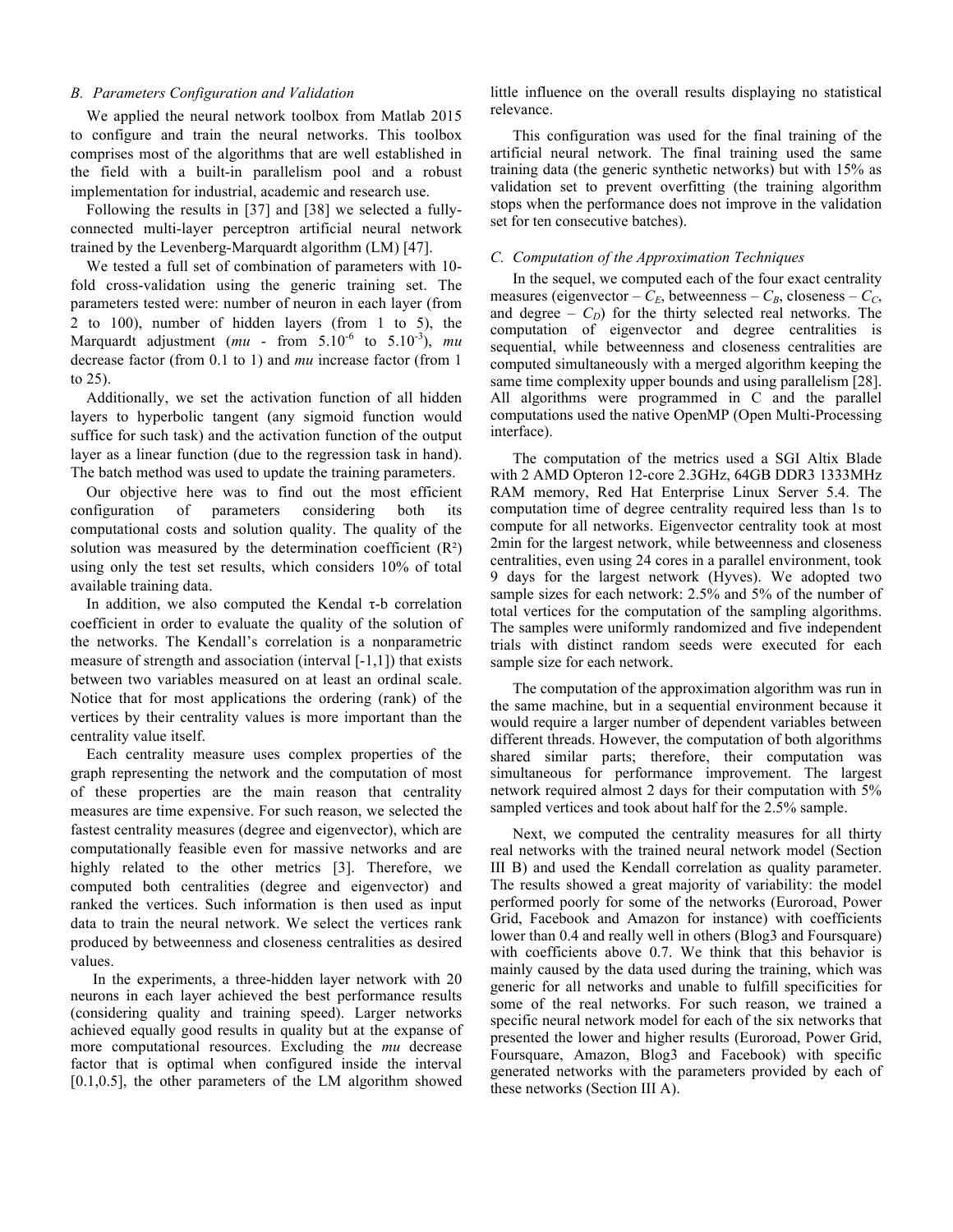We also tested multitasking neural networks capable of learning both centralities (closeness and betweenness) at the same time. Moreover, we tried to add another attribute for the training. In addition to the degree and eigenvector, we added a metric composed by the sum of the vertex degree with the degree of his neighbors (second level degree).

The experiments comprised all the combinations of sizes of training set networks (2000 or 3000), three or just two attributes (addition second level degree or not) and the use of multitasking or not. We generated networks with the same size of the original network exclusively for the Euroroad real network due to its original size of less than 2000 vertices.

To simplify the visualization of the comparative analysis we used the code NN (baseline) for the neural network model trained with the generic dataset and the code NNTAM for the model trained with the specific training set. T assumes value 2 for the networks with size 2000 and 3 for the size 3000, A assumes the quantity of attributes used (2 or 3) and M assumes 1 for simple tasking and 2 for multitasking networks.

# *D. Comparative Analisis*

First, we have compared and analyzed the correlation values between the approximation methods. The sampling techniques performed better than all neural models tested but the difference is minimal is some cases. The neural models trained with generic networks performed considerably worse than the ones trained with the specific training set of networks excluding one case (Facebook network), where the generic model performed a little better. The difference among the neural models is greater on networks where the first model performed worse.

Amongst the parameters tested, we noticed that the size of the specific networks used for training the model was statistically irrelevant for the results. This was also true in most cases for the multitasking. The addition of a third attribute seems to contribute for the overall performance when approximating the closeness centrality, but sometimes it is harmful to approximate betweenness.

Tables III and IV summarizes the correlation results of some of the combinations tested with best neural network model for each network highlighted in gray. The other tests (3xx and 231) were omitted because they generated results similar to their counterparts.

| TABLE III.<br><b>CORRELATIONS COEFFICIENTS FOR BETWEENNESS</b> |
|----------------------------------------------------------------|
|----------------------------------------------------------------|

|                | <b>Approximation Technique</b>        |         |      |      |      |      |      |      |
|----------------|---------------------------------------|---------|------|------|------|------|------|------|
| <b>Network</b> | <b>Neural Network Model</b><br>Sample |         |      |      |      |      |      |      |
|                | 2.5%                                  | $5.0\%$ | NN   | 211  | 212  | 221  | 222  | 232  |
| Amazon         | 0.91                                  | 0.91    | 0.27 | 0.35 | 0.32 | 0.26 | 0.26 | 0.27 |
| Blog3          | 0.89                                  | 0.90    | 0.73 | 0.80 | 0.80 | 0.71 | 0.70 | 0.71 |
| Euroroad       | 0.86                                  | 0.88    | 0.16 | 0.41 | 0.41 | 0.44 | 0.44 | 0.46 |
| Facebook       | 0.67                                  | 0.75    | 0.36 | 0.30 | 0.35 | 0.24 | 0.20 | 0.29 |
| Foursquare     | 0.89                                  | 0.92    | 0.73 | 0.75 | 0.72 | 0.66 | 0.66 | 0.68 |
| PowerGrid      | 0.93                                  | 0.92    | 0.21 | 0.57 | 0.51 | 0.43 | 0.42 | 0.45 |

TABLE IV. CORRELATION COEFFICIENTS FOR CLOSENESS

|                | <b>Approximation Technique</b>        |      |                |      |      |      |      |      |
|----------------|---------------------------------------|------|----------------|------|------|------|------|------|
| <b>Network</b> | <b>Neural Network Model</b><br>Sample |      |                |      |      |      |      |      |
|                | 2.5%                                  | 5.0% | N <sub>N</sub> | 211  | 212  | 221  | 222  | 232  |
| Amazon         | 0.99                                  | 0.99 | 0.10           | 0.42 | 0.52 | 0.66 | 0.65 | 0.65 |
| Blog3          | 0.95                                  | 0.96 | 0.69           | 0.89 | 0.89 | 0.92 | 0.93 | 0.93 |
| Euroroad       | 0.87                                  | 0.90 | 0.09           | 0.60 | 0.60 | 0.62 | 0.62 | 0.62 |
| Facebook       | 0.87                                  | 0.93 | 0.26           | 0.38 | 0.34 | 0.35 | 0.36 | 0.43 |
| Foursquare     | 0.93                                  | 0.94 | 0.48           | 0.85 | 0.84 | 0.88 | 0.88 | 0.88 |
| PowerGrid      | 0.90                                  | 0.93 | 0.12           | 0.03 | 0.14 | 0.26 | 0.26 | 0.24 |

Table V compares the mean determination coefficient  $(R<sup>2</sup>)$ of the NN baseline model with models generated with the same training data but with other machine learning algorithms using 10-fold cross-validation. Notice that even small differences in the  $R<sup>2</sup>$  are considerable due to large amount of data. We also see that the NN model performed consistently better than all other methods considering that the 99% confidence intervals for all algorithms lie on the fourth decimal place.

TABLE V. REAL NETWORKS DESCRIPTION

|                   | $R^2$            |                    |  |  |
|-------------------|------------------|--------------------|--|--|
| <b>Algorithm</b>  | <b>Closeness</b> | <b>Betweenness</b> |  |  |
| NN                | 0.97             | 0.92               |  |  |
| Linear Regression | 0.95             | 0.87               |  |  |
| Coarse Tree       | 0.95             | 0.89               |  |  |
| Gaussian SVM      | 0.96             | 0.88               |  |  |

Next, we computed and analyzed the percentage of correctly classified vertices by their rank considering percentile sets of the network. For this analysis, we ordered the vertices by their exact centrality values, divided such set of vertices in percentiles (from 0.2% of the first ranked vertices to the first 25% vertices), and computed the percentage of these vertices for each percentile that appears in the same percentile in each one of the approximations techniques ranked the vertices. A 100% match means that every element from one set is on the other (perfect classification), while 0% means that both sets are completely disjoint.

Such kind of analysis is important to give us an idea of how close/distant the rankings of the vertices are considering only the more important vertices of the network (generally speaking, the ones of interest for most applications). It also shows us better and gives insights "where" the mistakes are, fact that is obscured when considering only the correlation coefficients.

Figure 1 compares the results of the approximation methodologies for each network. Only the best approximation techniques (5% sample and best neural models) are showed to facilitate the reading of the figures. We already expected that the sampling-based techniques performs better than the machine learning models simply because they have access to more information about the overall network structure with the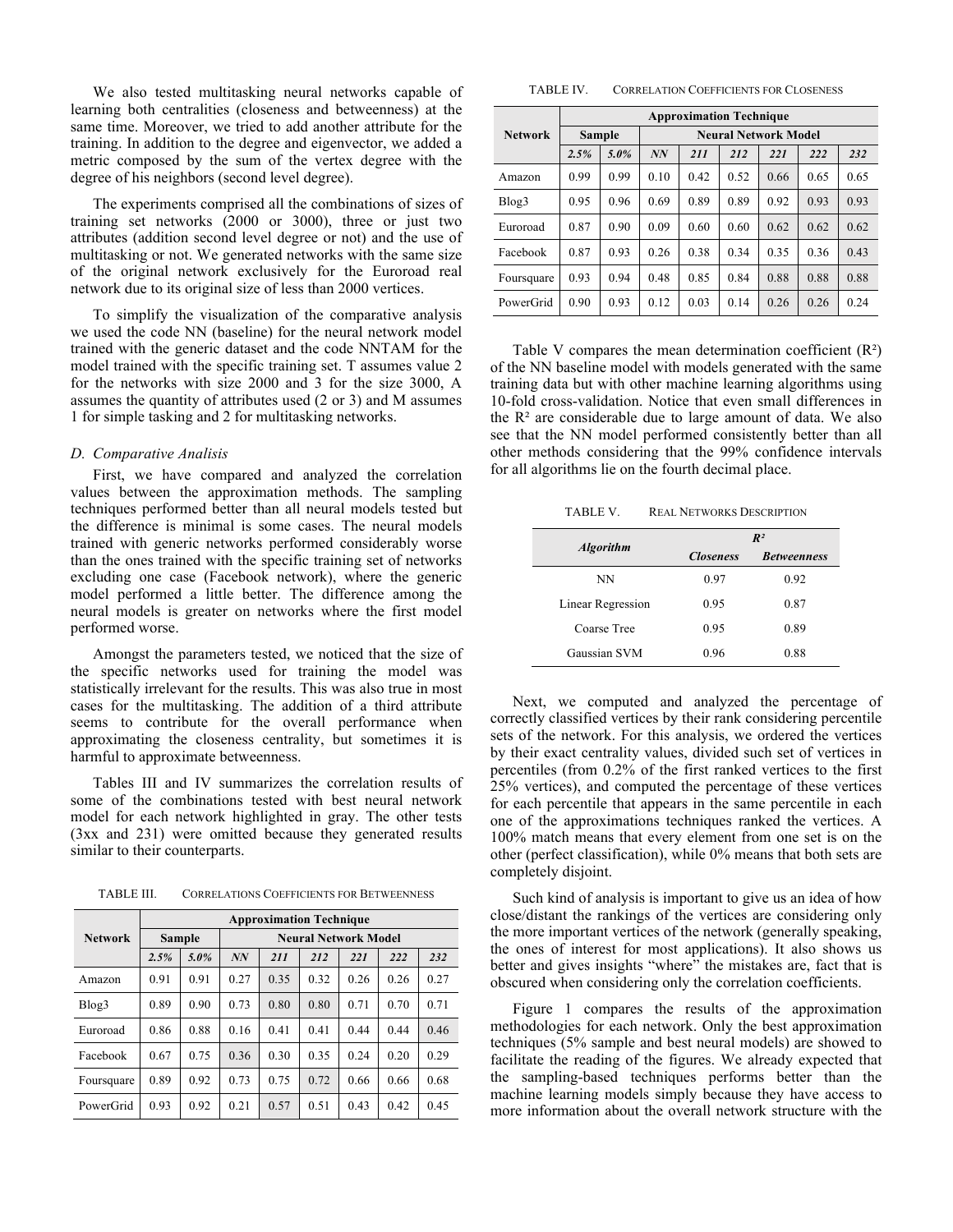drawback of requiring a lot more of computation time to acquire such information.

We can see that the Blog3 network was the only case scenario where the neural models performed as good as or a little better that the sampling methodologies. The Blog3 network probably has a simpler structure, therefore the information contained in the Degree and Eigenvector centralities (used as training inputs) fully characterize the

network structure while in the other networks more complex information is needed.

One should also consider that the neural learning model is capable to compute the centrality for all vertices of a given network in seconds (even for massive networks) and that the sampling techniques takes at least some minutes for the smaller networks and hours or even days for the biggest networks.

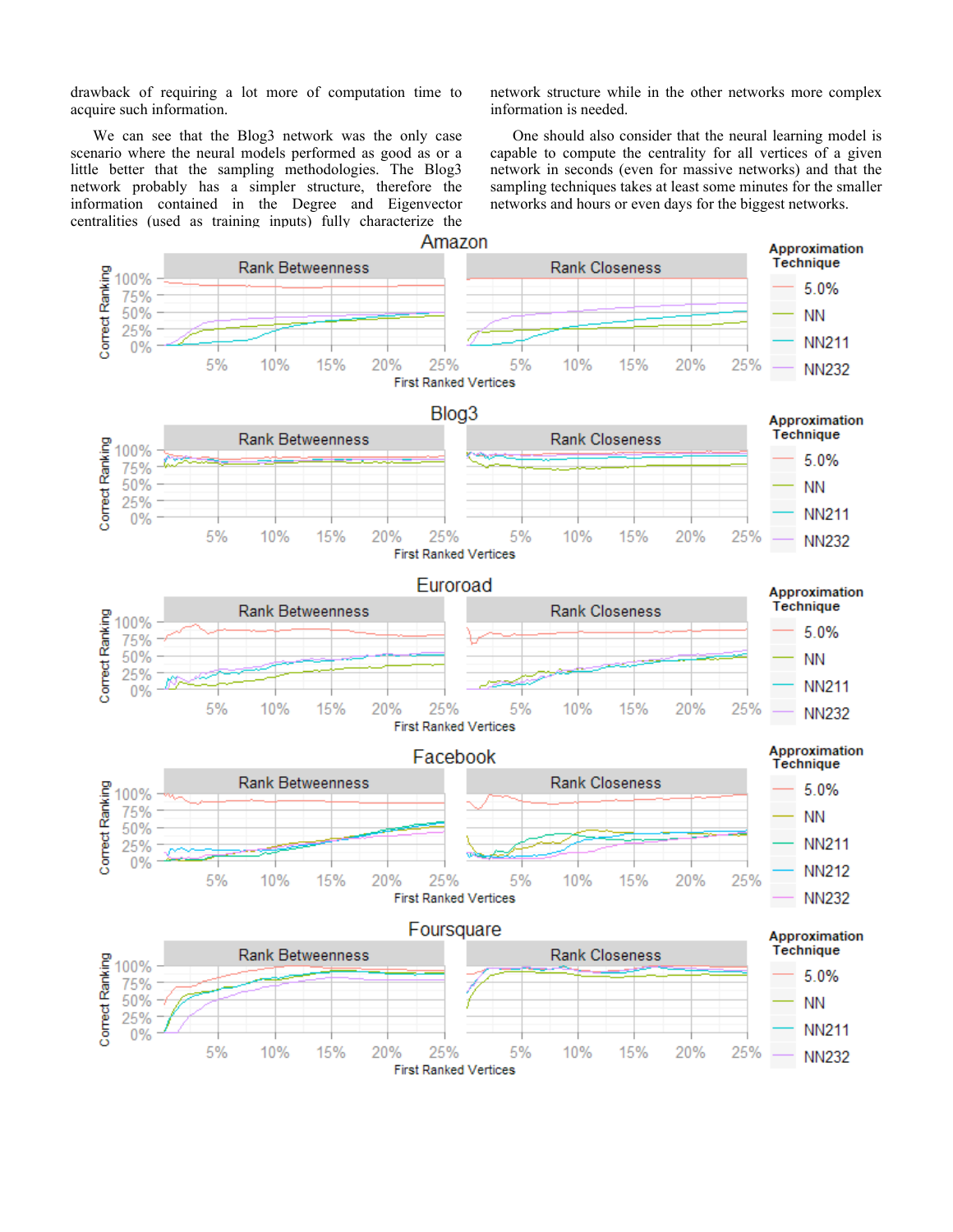

Fig. 2. Comparison between different sampling sizes

In addition, the NN232 configuration seems better than the other NN architectures to rank the first 25% ranked vertices except for betweenness centrality in Foursquare network and for both centralities in Facebook network.

Figure 2 presents the effect of different sampling sizes considering the mean results over the six networks analyzed. It only reinforces what the correlation values already show (Tables III and IV). The upgrade in solution quality for the 5% sample is minimal comparing that it costs twice in terms of computational time.

# IV. CONCLUSIONS

The growing relevance of network research and applications demand the development of appropriate tools and methods for network analysis. These methods include vertex centrality measures. However, as networks grow in size, their computational costs present challenges which may hinder some important applications. Machine learning techniques have recently been successful in a number of relevant applications tackling large amounts of data [46] [47] [48]. Moreover, the referred growing availability of massive network databases demands the use of effective techniques to better exploit and to interpret these data. In this context, we presented a comprehensive empirical analysis on the use of artificial neural networks learning to estimate centrality measures. We have

tested and identified the best configuration for the artificial neural network training, including network structure, training algorithm, and training meta-parameters. The experimental results revealed that the neural network model is able to approximate the target centrality measures with considerable accuracy and reduced computational costs in 30 real-world experimental case scenarios.

Our research also shows that the data used for training the model is one major factor that affects the learning model. In the real world experiments where generated networks with specific parameters were applied during the training, the performance of the neural model improved considerably. Considering this result, one should always use the knowledge (degree distribution and clustering coefficients) about the network of interest to generate specialized training data; this will lead to improvements in the performance of the artificial neural learning model.

The model showed a noticeable and clear advantage and tradeoff with respect to computational costs, making it a viable option for applications where accuracy is not the only fundamental goal, but in scenarios and configurations in which computation resources are limited. In such common situations, approximations via machine learning are an effective alternative, in particular in the context of large scale complex network applications.